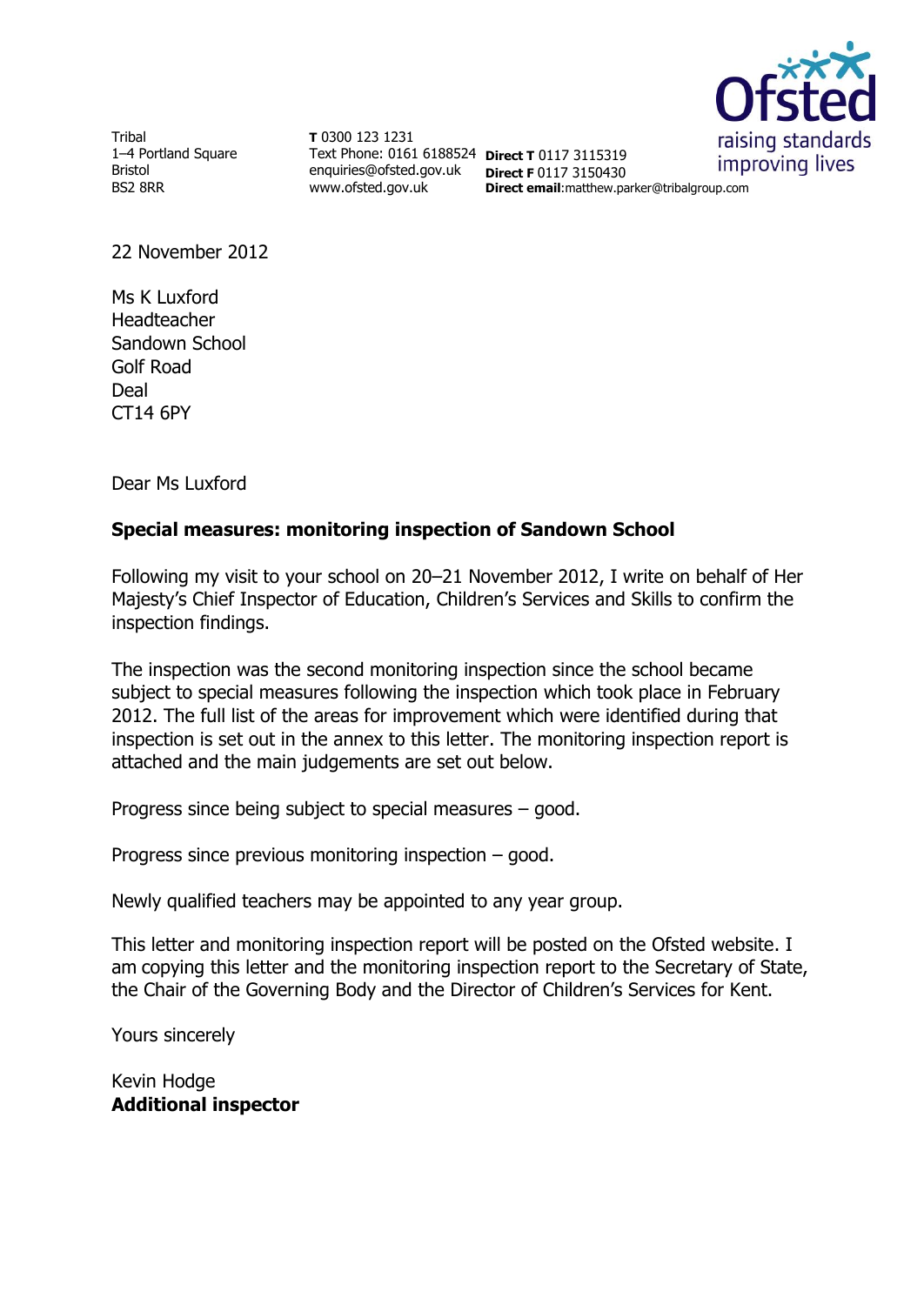

# **Annex**

## **The areas for improvement identified during the inspection which took place in February 2012**

- **IMPROPED EXAMPLE A** Improve leadership and management by:
	- establishing greater challenge by the governing body
	- rigorously monitoring and revisiting lessons to eradicate inadequate teaching, checking that pupils are thoroughly engaged and inspired
	- closely monitoring the impact of strategies to accelerate progress of all groups, especially that of boys, those known to be eligible for free school meals, disabled pupils and those who have special educational needs
	- providing appropriate training to staff in the teaching of reading, writing and mathematics
	- improving the planned curriculum and increasing resources.
- Improve pupils' achievement and the quality of teaching in English to good by:
	- raising teachers' expectations of what pupils can and should do, ensuring that work is planned to meet pupils' differing abilities
	- improving the teaching of phonics (the way sounds and letters are linked), especially at Key Stage 1
	- ensuring that boys are challenged and excited by reading and writing
	- ensuring that teachers mark pupils' written work effectively, so the pupils know exactly how to improve their skills
	- helping pupils to edit, extend and improve their writing more often
	- linking reading and writing more with visits, visitors and other subjects.
- Urgently accelerate pupils' achievement and the quality of teaching in mathematics by:
	- ensuring a progressive approach to the teaching of calculation skills
	- checking carefully that pupils know and use their targets for improvement
	- ensuring work is matched to pupils' abilities
	- making sure the pupils practice, know and understand their times table and use jottings to show different methods of calculation
	- providing more interesting real-life problem solving across the curriculum
	- ensuring older pupils have a good understanding about decimals and percentages.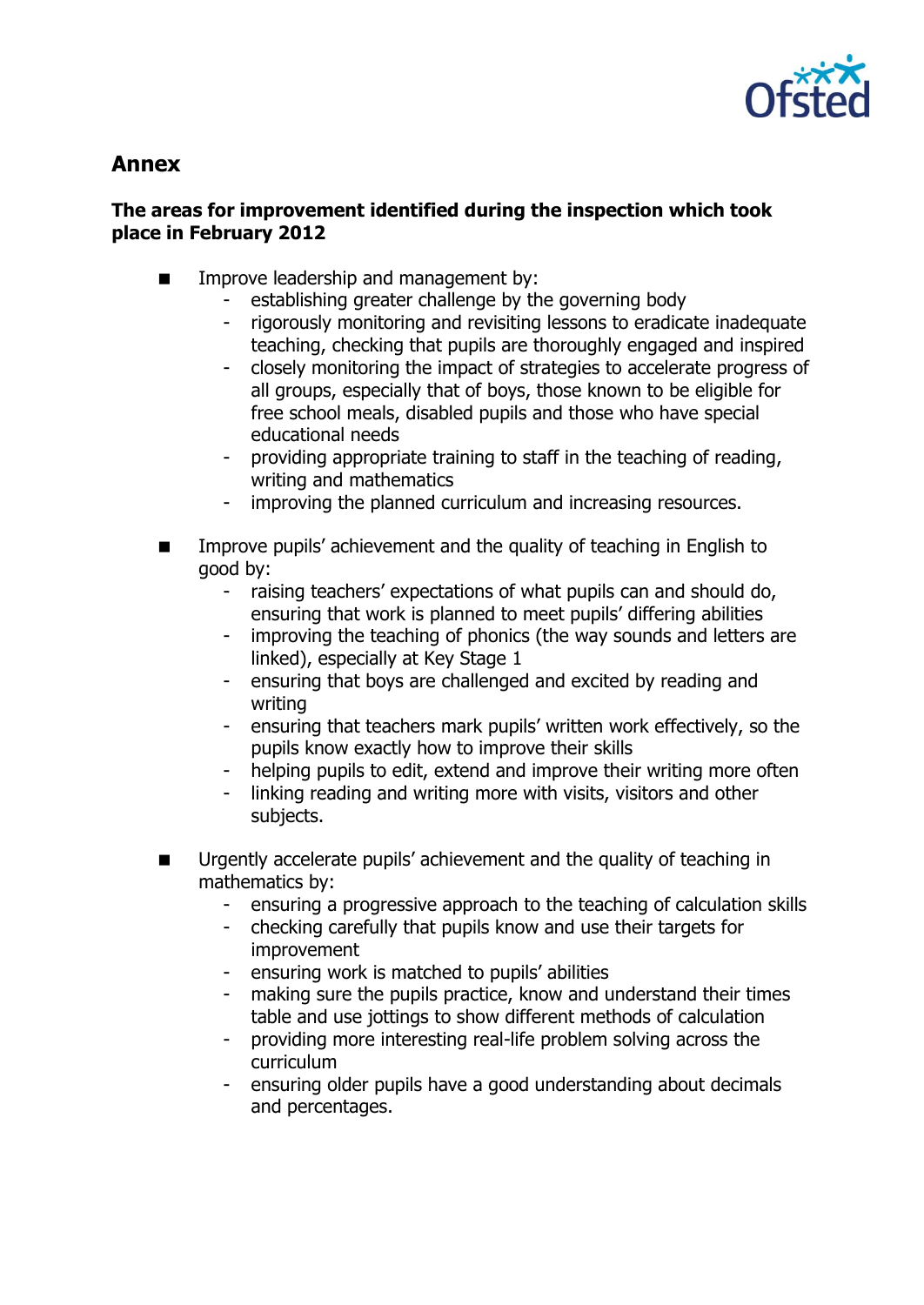

# **Special measures: monitoring of Sandown School**

## **Report from the second monitoring inspection on 20–21 November 2012**

#### **Evidence**

The inspector observed the school's work, scrutinised documents and met with the headteacher, the Chair and two other members of the Governing Body, other senior and middle leaders and a representative from the local authority. Discussions were also held with members of staff who joined the school or who were appointed to new classes from September. The inspector held discussions with pupils from across the school as they worked in their classrooms and met with a group of 12 pupils separately. A small number of pupils were heard read from Years 2 and 6. During this visit, the headteacher and deputy headteacher jointly observed two lessons and 13 part lessons were observed overall.

## **Context**

Since the last monitoring visit there have been several changes in teaching staff. Three new teachers started this term in Years 1, 2 and 3 and one teacher who was on a temporary contract was appointed permanently to teach one of the Reception classes. There have also been some changes in administration staffing such as a new office manager. A new part-time play leader was also appointed from October 2012. New posts of Early Years Foundation Stage and Key Stage 1 phase leader and Key Stage 2 phase leader were appointed from within the existing staff and they started their roles this term. Two lessons focusing on the teaching of letter sounds and combinations (often known as phonics) were observed in the Reception classes, but the work of the Early Years Foundation Stage was not a focus for this visit.

# **Achievement of pupils at the school**

Pupils' achievement has continued to improve, confirmed by some positive results in the last national tests. Year 2 pupils improved upon the previous year's results in both reading and mathematics, although writing results were still below the national picture, particularly for the higher-ability pupils. Results of the national phonics (letter sounds and combinations) screening tests reflect levels which were just below those reached nationally. Pupils in Year 6 achieved the school's best results for some time in national tests as they broadly reached average levels in English and in mathematics. Pupils continue to enjoy their work and write for an increasing range of purposes. This is often helpfully linked to topic work and a range of visits. This has helped to increase pupils' motivation, particularly that of boys, to write, and pupils accurately recounted visits to the local museum, a wildlife park and to Chatham dockyard. The quality of their writing increases as pupils move through the school, although younger pupils in Years 1 to 3 still find some simple words difficult to spell accurately. Other children, however, are gaining in confidence to spell longer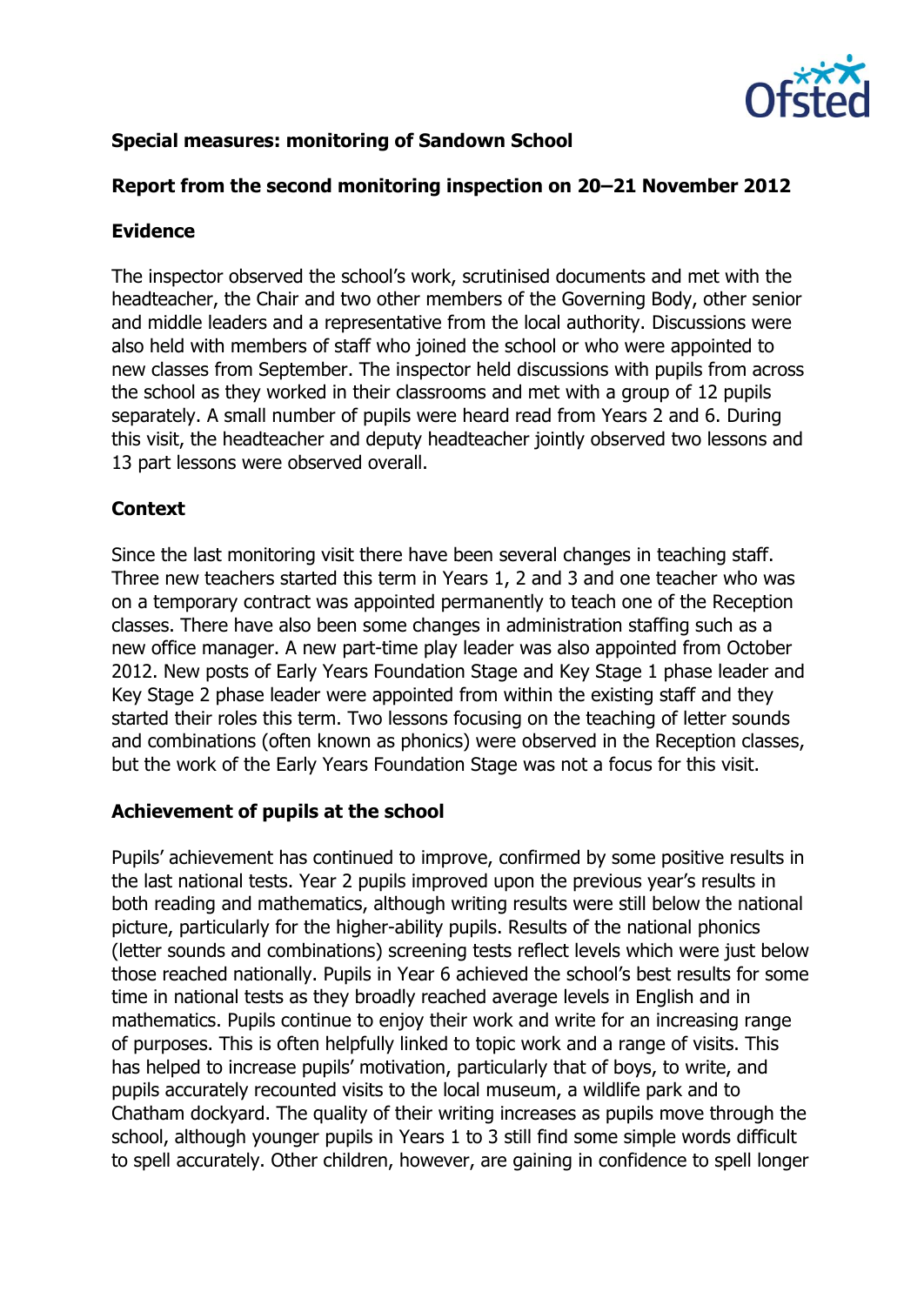

words. This reflects their increased confidence to sound out letter combinations following the increased focus on teaching basic letter sounds and combinations since the beginning of term. Pupils are confident to talk with adults, readily recounting what they like about the school. They are also willing to speak in front of a wider audience, such as when Year 6 presented an assembly of 'through the decades' to fellow pupils and parents. While most were happy to share their thoughts about the Second World War or the pop culture of the 1960s, some were relatively quiet when addressing the audience. Parents and pupils alike enjoyed their rendition of 'Yellow Submarine', which was sung with enthusiasm. Pupils' reading skills are also developing more rapidly as revised systems to make reading more exciting and motivational are beginning to take further effect. Pupils in Year 2 and 6 read with confidence but, as importantly, they are very motivated to complete their books so they can move on to their next choice. They readily recalled their favourite authors and favourite types of books.

Pupils' mathematical abilities continue to improve and pupils through the school now cover a wide range of mathematical ideas and problem-solving activities as well as more routine number work such as learning times tables. This is helping to increase their ability to use numbers more confidently. For example, pupils in Years 1 and 2 enjoyed learning simple counting skills to 10 using practical activities to help them understand the idea fully. Although most pupils needed the apparatus to check their answers, one or two were just beginning to see simple patterns in their answers so they could work out the next one 'in their head'. Older pupils regularly practise calculating simple problems, such as combinations of football scores or the outcomes of rolling differing numbers of dice. Number skills are a regular feature of mathematical work and, in the main, this is helping pupils at lower and middle ability to gain confidence in their number and calculation skills. However, sometimes pupils of higher ability are not fully stretched in their learning as they often start activities at the same level as all pupils, rather than starting at a higher level to really challenge their thinking.

Those pupils with special educational needs are making improved progress as they are supported well within normal class activities and sometimes in adjacent spaces outside of classrooms, where they benefit from small-group activities or one-to-one help. In the latest national tests they reached levels which were comparable to other similar pupils nationally.

Progress since the last monitoring inspection:

- Raise pupils' achievement and the quality of teaching in English good.
- Urgently accelerate pupils' achievement and the quality of teaching in mathematics – good.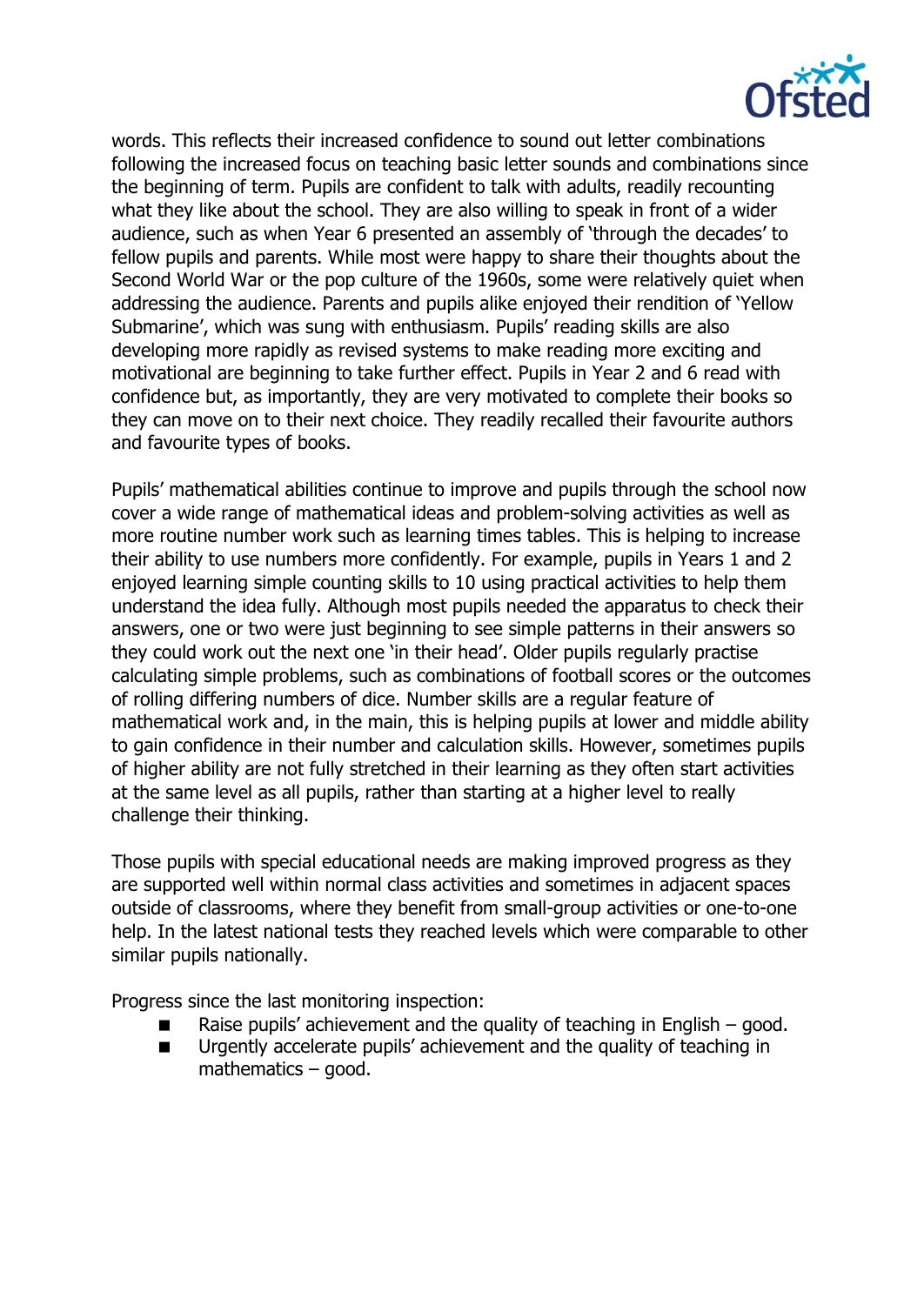

# **The quality of teaching**

The quality of teaching has continued to improve since the last monitoring visit and more lessons now contain essential ingredients to make pupils' learning more meaningful and fun. Lessons now universally have clear aims for what pupils are expected to learn and many, but not all, involve children in deciding simple ways of judging their success within the lesson. Older pupils in Years 4, 5 and 6 benefit from having detailed targets for improvement and many recognise how to improve their work as the lesson progresses so that they can get to a higher level. Younger pupils also have targets, but these are sometimes overly long and they are not always as clear about how to use them to guide their efforts.

A very focused and far-reaching approach to teaching letter sounds and combinations this term is starting to help pupils become more confident in reading and spelling unfamiliar words. Children in the Reception classes are particularly benefiting from a very clear and systematic approach in teaching letter sounds, and novel ideas like having the class robot 'gobble up' the chosen sound when identified also help to motivate children's learning.

Activities are now better matched to differing abilities for the majority of pupils, where those with special educational needs and those of lower and middle ability are catered for well. Those pupils of higher ability often have extra challenges to increase their learning, although sometimes it is only after they have started at a similar point to other pupils. This often reduces the time they have to tackle the more difficult challenge. More activities are being planned which relate to pupils' interests, such as recent visits to a local supermarket. Sometimes, however, opportunities are missed to either remind pupils about how their skills can be used in day-to-day life, or to base the activities on some simple 'real-life' exercises so pupils can see how their skills can be useful to them beyond school.

Teachers' marking is an increasingly positive and consistent feature found within pupils' books. Comments are usually a good combination of praise for good work and simple pointers to help pupils know where they must improve.

#### **Behaviour and safety of pupils**

Pupils report that they continue to enjoy school and that they have noticed a change in the way the school is helping them to learn and enjoy lessons. For example, the recent appointment of a play leader has helped to make access to play equipment easier and pupils are appreciative of the efforts to make playtimes more enjoyable. Pupils also say that playtimes are safe, that bullying is a rare occurrence and that the school helps them to feel safe. This has been aided by the installation of new security gates to the school. Around the school in corridors and at lunchtime pupils behave well, often helping each other if needed. Extra-curricular activities help extend and broaden pupils' interests, while breakfast and after-school clubs provide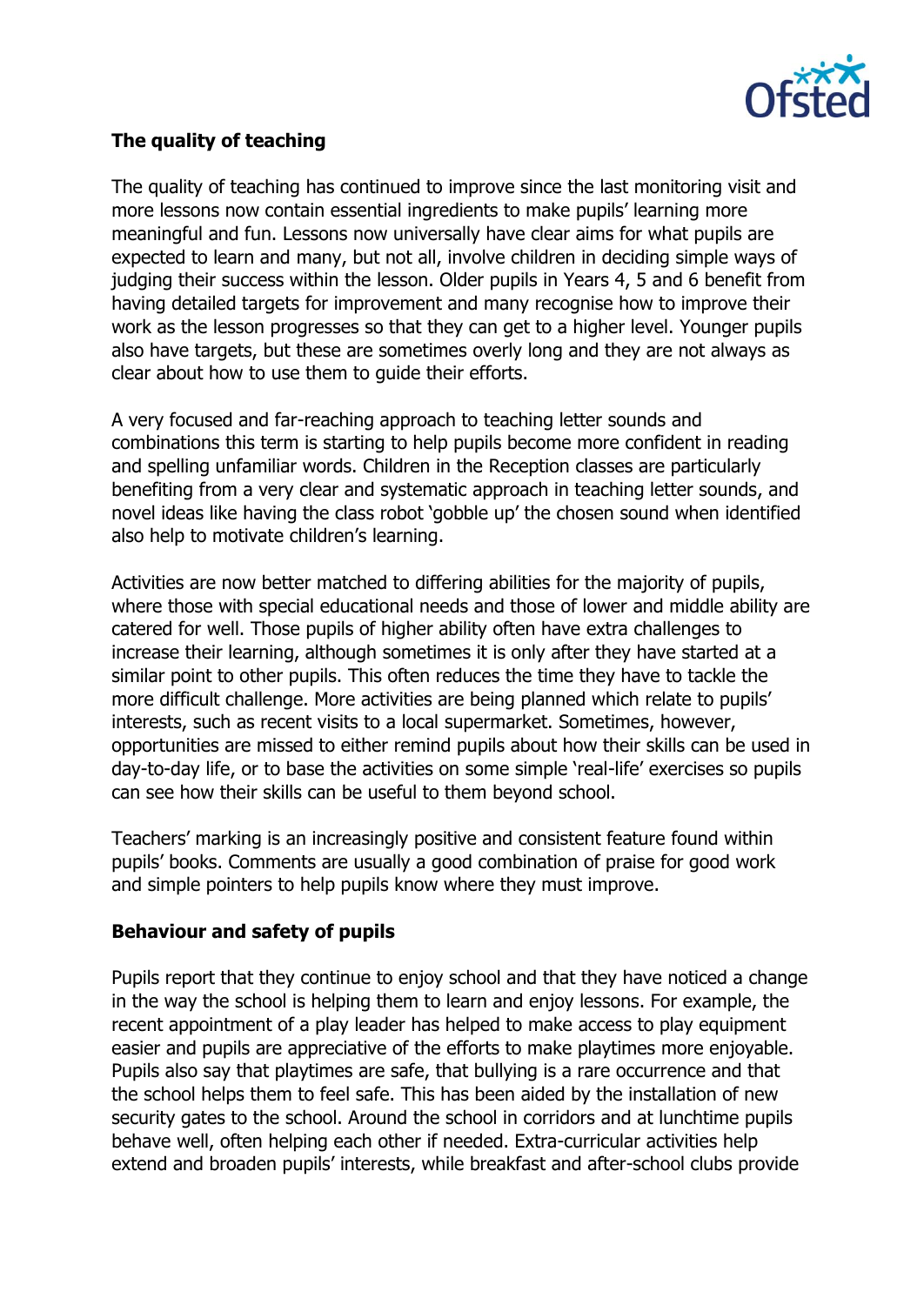

a valuable resource for parents, and which pupils say they enjoy attending very much. Not surprisingly, attendance rates have improved over time as pupils increasingly enjoy attending. The school is conscientious in ensuring any absences are followed up.

#### **The quality of leadership in and management of the school**

The head and deputy headteacher continue to steer the work of the school effectively and recent changes in staffing are helping secure the quality of teaching through the school. Recent appointments, such as the Reception and Key Stage 1 leader, who was also responsible for the teaching of phonics, and the Key Stage 2 phase leader, are starting to give other staff more direct access to advice and support when needed. It is also ensuring that teachers remain accountable more directly to their phase leaders for progress of pupils in their class. Checks on the pupils' progress are carried out six times during the year so that any in danger of underachieving are spotted early. In this respect, teachers have an increasing understanding of progress within their own class and of the school in general. A range of training has covered topics including how to improve quality of teaching, phonics teaching and Year 2 testing arrangements. Training has also extended to teaching assistants to increase their effectiveness in supporting pupils in class. Teachers and teaching assistants have been matched up in order to form 'study pairs' where teachers and teaching assistants give each other feedback every fortnight about how well they think pupils are progressing in the classroom and what might be helping or hindering their progress.

Senior leaders continue to work closely with governors who have specific responsibilities in overseeing different aspects of the school. The new Chair of Governors is a regular visitor who is contributing effectively in helping the headteacher and senior staff shape the direction of school improvement. Governors regularly record the outcomes of their visits so they can gauge progress on key aspects identified in the previous inspection. They ensure that checks on health and safety, including staff vetting procedures, are carried out conscientiously, and the upgrading of site security has aided pupils' staff and parents' sense of safety within the school. Governors are increasingly aware of how finance is directed, particularly the additional funding known as the pupil premium. Although governors have a working knowledge of where the money is allocated, they have not yet fully developed routines to check if the money spent for those pupils entitled to extra funding is helping them make enhanced progress.

Progress since the last monitoring inspection on the areas for improvement:

 $\blacksquare$  Improve leadership and management – good.